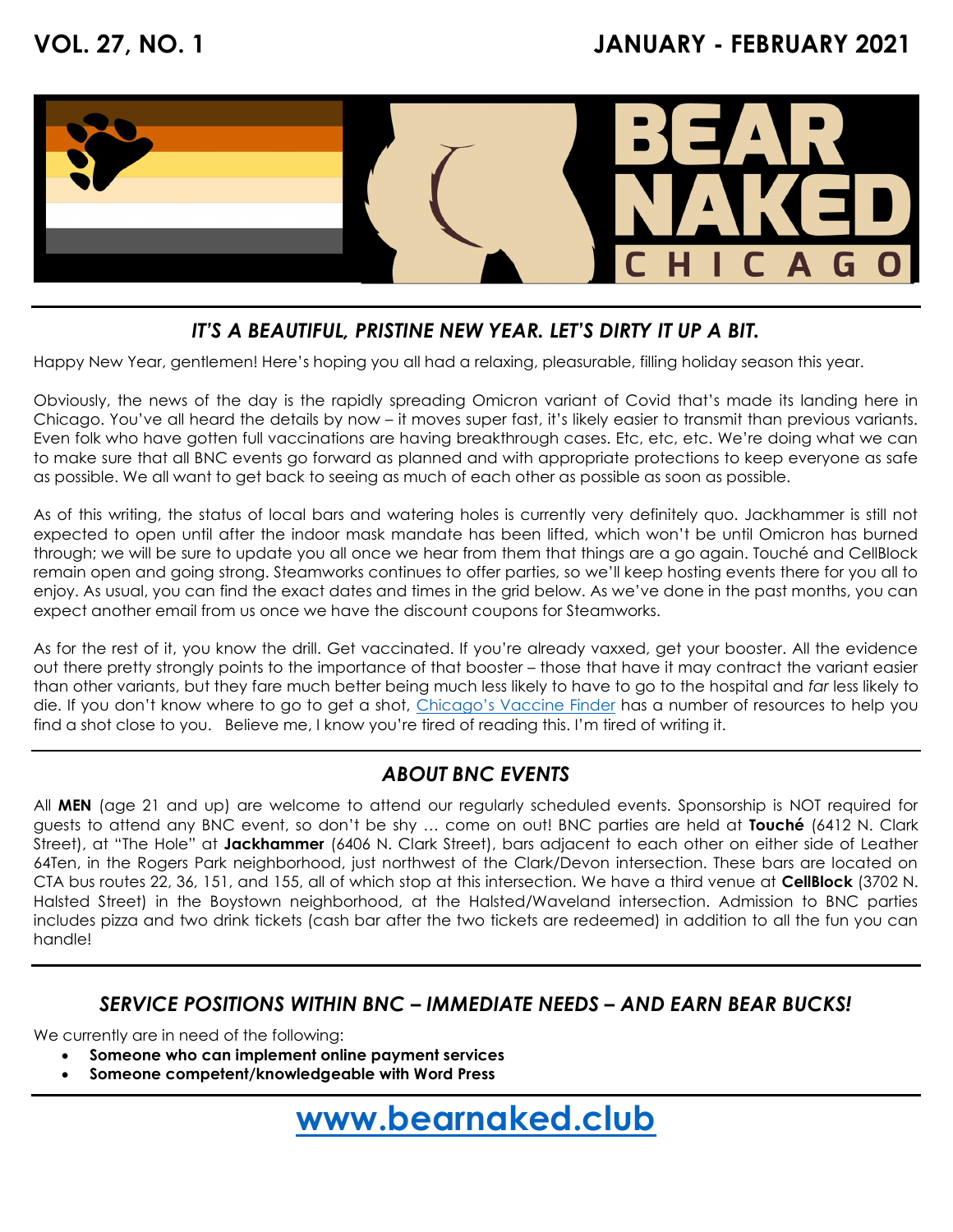## UPCOMING BNC EVENTS

| <b>DAY</b>                                                                                     | <b>DATE</b> | <b>DOOR CHECK-IN</b> | <b>EVENT</b>             | <b>LOCATION</b> |  |
|------------------------------------------------------------------------------------------------|-------------|----------------------|--------------------------|-----------------|--|
| <b>SUN</b>                                                                                     | JAN 2       | $3:00 - 4:00$ PM     | Afternoon Bar Play Party | <b>Touché</b>   |  |
| \$15 Members, \$20 Guests, includes 2 wine, well liquor or domestic beer drink tickets + pizza |             |                      |                          |                 |  |

| <b>DAY</b> | <b>DATE</b> | <b>DOOR CHECK-IN</b> | <b>EVENT</b>                                                                                    | <b>LOCATION</b> |
|------------|-------------|----------------------|-------------------------------------------------------------------------------------------------|-----------------|
| WED        | IAN 12      | 7:30-8:30PM          | Evening Bar Play Party                                                                          | CellBlock       |
|            |             |                      | $$15$ Members, \$20 Guests, includes 2 wine, well liquor or domestic beer drink tickets + pizza |                 |

| <b>DAY</b>                                                                                     | <b>DATE</b> | <b>DOOR CHECK-IN</b> | <b>EVENT</b>           | <b>LOCATION</b> |  |
|------------------------------------------------------------------------------------------------|-------------|----------------------|------------------------|-----------------|--|
| <b>SAT</b>                                                                                     | JAN 15.     | 6:00-7:00PM          | Evening Bar Play Party | Touché          |  |
| \$15 Members, \$20 Guests, includes 2 wine, well liquor or domestic beer drink tickets + pizza |             |                      |                        |                 |  |

| <b>DAY</b>                                                              | DATE    | <b>DOOR CHECK-IN</b> | <b>EVENT</b>              | <b>LOCATION</b> |
|-------------------------------------------------------------------------|---------|----------------------|---------------------------|-----------------|
| <b>SAT</b>                                                              | IAN 22. | $:00-6:00PM$         | BEARS, THE BATHS & BEYOND | Steamworks      |
| REGULAR ADMISSION – LOOK OUT FOR BNC DISCOUNT COUPON EMAILED SEPERATELY |         |                      |                           |                 |

| <b>DAY</b>                                                                                     | <b>DATE</b> | <b>DOOR CHECK-IN</b> | <b>EVENT</b>           | <b>LOCATION</b> |
|------------------------------------------------------------------------------------------------|-------------|----------------------|------------------------|-----------------|
| WED                                                                                            | JAN 26.     | 7:30-8:30PM          | Evening Bar Play Party | CellBlock       |
| \$15 Members, \$20 Guests, includes 2 wine, well liquor or domestic beer drink tickets + pizza |             |                      |                        |                 |

| <b>DAY</b>                                                                                     | <b>DATE</b> | <b>DOOR CHECK-IN</b> | <b>EVENT</b>             | <b>LOCATION</b> |  |
|------------------------------------------------------------------------------------------------|-------------|----------------------|--------------------------|-----------------|--|
| <b>SUN</b>                                                                                     | FEB 6       | 3:00-4:00PM          | Afternoon Bar Play Party | Touché          |  |
| \$15 Members, \$20 Guests, includes 2 wine, well liquor or domestic beer drink tickets + pizza |             |                      |                          |                 |  |

| <b>DAY</b>                                                                                     | <b>DATE</b> | <b>DOOR CHECK-IN</b> | <b>EVENT</b>           | <b>LOCATION</b> |  |
|------------------------------------------------------------------------------------------------|-------------|----------------------|------------------------|-----------------|--|
| <b>WED</b>                                                                                     | FFB 9       | 7:30-8:30PM          | Evening Bar Play Party | CellBlock       |  |
| \$15 Members, \$20 Guests, includes 2 wine, well liquor or domestic beer drink tickets + pizza |             |                      |                        |                 |  |

| <b>DAY</b> | <b>DATE</b> | <b>DOOR CHECK-IN</b> | <b>EVENT</b>                                                                                   | <b>LOCATION</b> |
|------------|-------------|----------------------|------------------------------------------------------------------------------------------------|-----------------|
| <b>SAT</b> | FFB 19      | 6:00-7:00PM          | Evening Bar Play Party                                                                         | Touche          |
|            |             |                      | \$15 Members, \$20 Guests, includes 2 wine, well liquor or domestic beer drink tickets + pizza |                 |

| <b>DAY</b>                                                                                     | DATE          | <b>DOOR CHECK-IN</b> | <b>EVENT</b>           | <b>LOCATION</b> |
|------------------------------------------------------------------------------------------------|---------------|----------------------|------------------------|-----------------|
| WED                                                                                            | <b>FEB 23</b> | 7:30-8:30PM          | Evening Bar Play Party | CellBlock       |
| \$15 Members, \$20 Guests, includes 2 wine, well liquor or domestic beer drink tickets + pizza |               |                      |                        |                 |

| <b>DAY</b>                                                              | DATE          | <b>DOOR CHECK-IN</b> | <b>EVENT</b>                         | <b>LOCATION</b> |
|-------------------------------------------------------------------------|---------------|----------------------|--------------------------------------|-----------------|
| <b>SAT</b>                                                              | <b>FEB 26</b> | .00-6:00PM           | <b>BEARS, THE BATHS &amp; BEYOND</b> | Steamworks      |
| REGULAR ADMISSION – LOOK OUT FOR BNC DISCOUNT COUPON EMAILED SEPERATELY |               |                      |                                      |                 |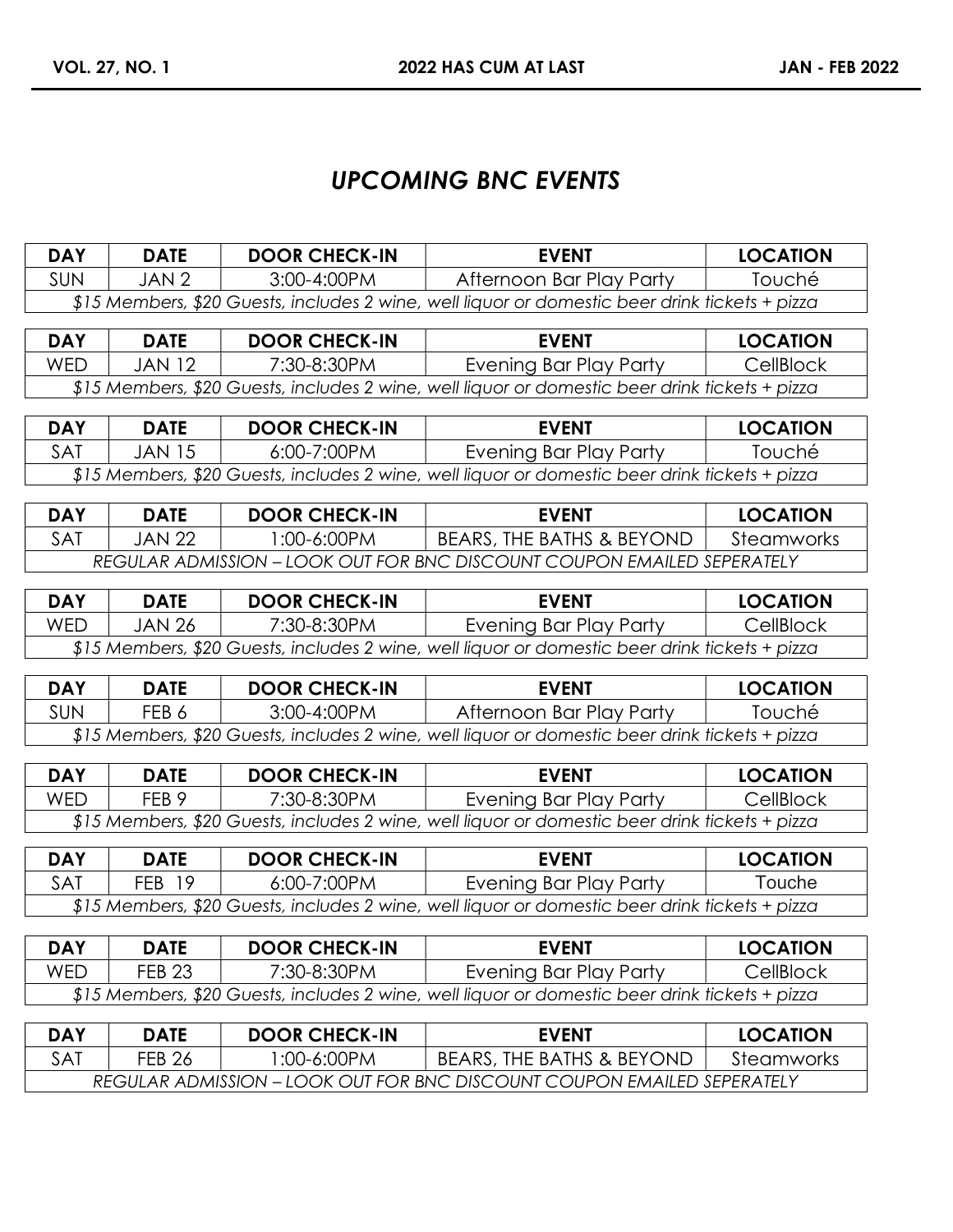# A NOTE ABOUT STEAMWORKS

Steamworks is a private membership gym/sauna/bathhouse exclusively for men 18 years and older. Located at 3246 N. Halsted Street in Boystown, between Belmont and Aldine, Steamworks offers BNC members **discount coupons** to attend their "Bears, the Baths, and Beyond" events on the fourth Saturday of each month, along with "Bear Hump" on the second Wednesday of each month. Steamworks has fully re-opened every day with all areas open, including the hot tub and steam room. Regardless, Steamworks has instituted a NO BAG POLICY for the time being. **DO NOT** BRING A BAG WITH YOU TO STEAMWORKS EVENTS.



### VOLUNTEER TO ASSIST WITH BNC EVENTS – AND EARN BEAR BUCKS!

BNC is always seeking volunteers for our events, and YOU can help by becoming a BNC volunteer! We especially need more volunteers now that we have added a third party venue at CellBlock. Our volunteers get free entry to the event worked and they can also earn "Bear Bucks" that can be redeemed to pay annual membership dues or event entry fees. What are YOU doing to help BNC give you fun times? Please use the contact form on the BNC website at http://www.bearnaked.club and let us know how and when you would be able to occasionally serve as a volunteer.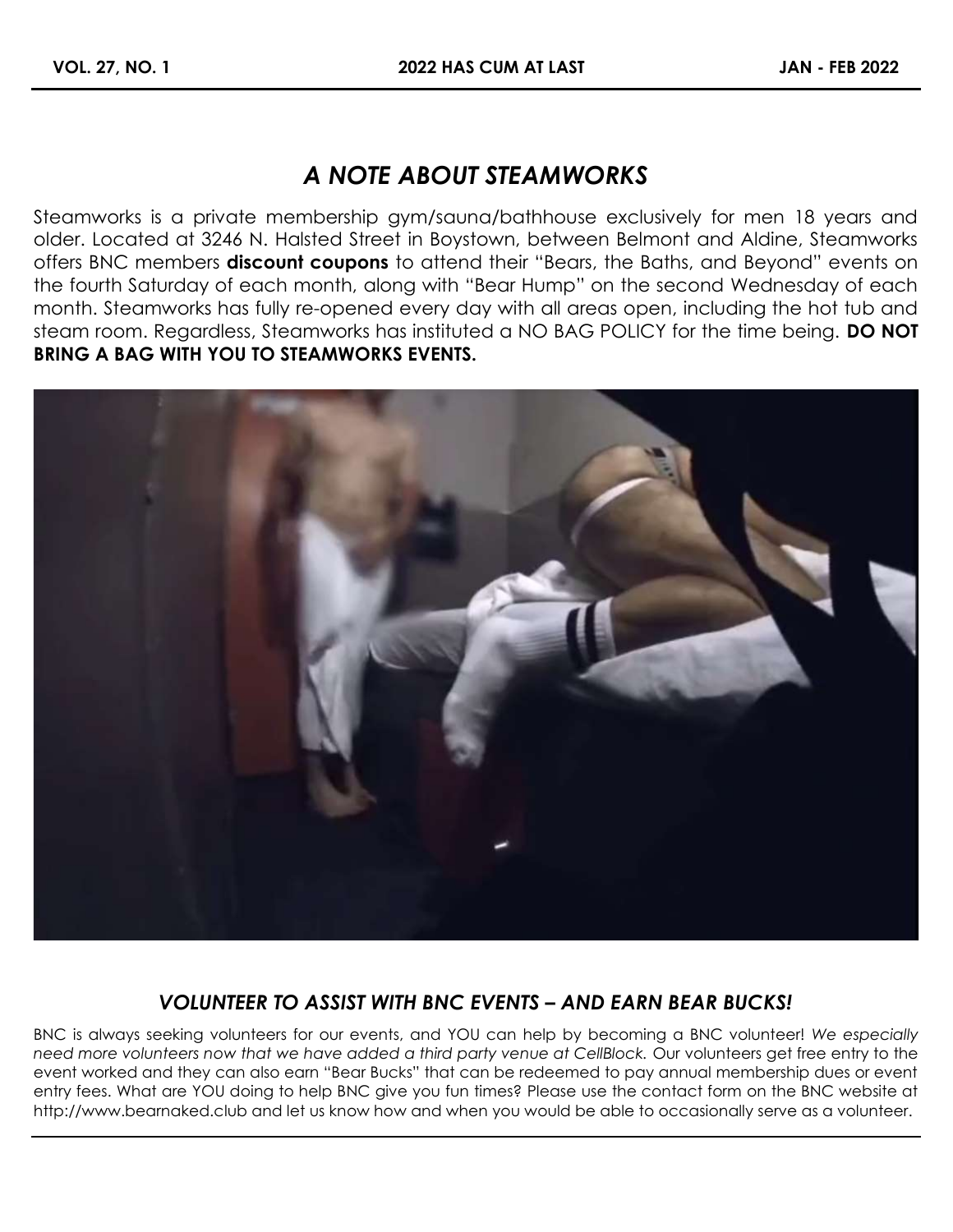## CAN WE SEE YOUR PICS?

We love it when BNC members share themselves with the group. In that spirit, we're kicking off the New Year right with these submissions from two members, Sub Pig and Victor. Thanks so much for giving us something to drool over, guys! Woof!

First up, Sub Pig!